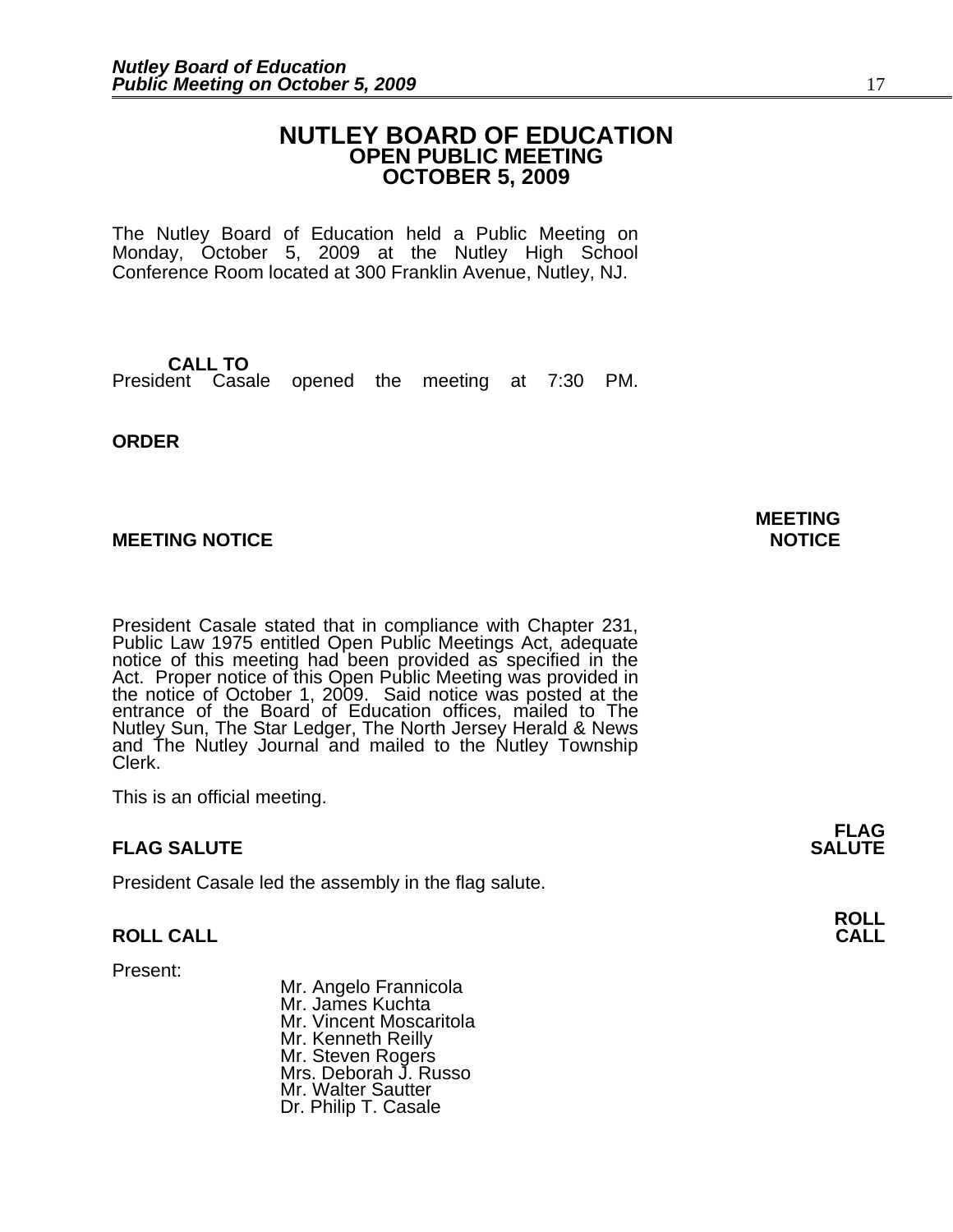| Absent:       | Mr. Thomas J. Sposato (arrived 7:45 PM)                                                                                                       |
|---------------|-----------------------------------------------------------------------------------------------------------------------------------------------|
| Also Present: | Mr. Joseph Zarra, Superintendent of Schools<br>Mr. Michael DeVita, Business Administrator/Board Secretary<br>Mr. Frank Pomaco, Board Attorney |
| Also Absent:  | Mrs. Mariana Francioso, Assistant Superintendent of Schools                                                                                   |

# **MOTION TO ADJOURN TO EXECUTIVE SESSION SESSION**

At 7:35 PM Trustee Rogers moved and Trustee Russo seconded the following resolution:

WHEREAS, the Board of Education will be discussing matters exempt from public discussion pursuant to N.J.S.A. 10:4-12,

NOW, THEREFORE, BE IT RESOLVED that the Board of Education recess to Closed Executive Session at this time to discuss the following:

Legal Issues Negotiations

BE IT FURTHER RESOLVED that the results of the discussions will be made public by inclusion on the agenda of a subsequent meeting of the Board of Education or when the reasons for discussing such matters in closed session no longer exist.

The motion was approved by voice vote.

# **RECONVENE MEETING RECONVENE**

At 8:10 PM Trustee Kuchta moved, Trustee Moscaritola seconded, and the Board unanimously approved by voice vote a motion to reconvene the public meeting.

The meeting reconvened in the Nutley High School Auditorium located at 300 Franklin Avenue, Nutley, NJ.

# **ROLL CALL CALL**

Present: Mr. Angelo Frannicola Mr. James Kuchta Mr. Vincent Moscaritola Mr. Kenneth Reilly Mr. Steven Rogers Mrs. Deborah J. Russo Mr. Walter Sautter Mr. Thomas J. Sposato

**EXECUTIVE**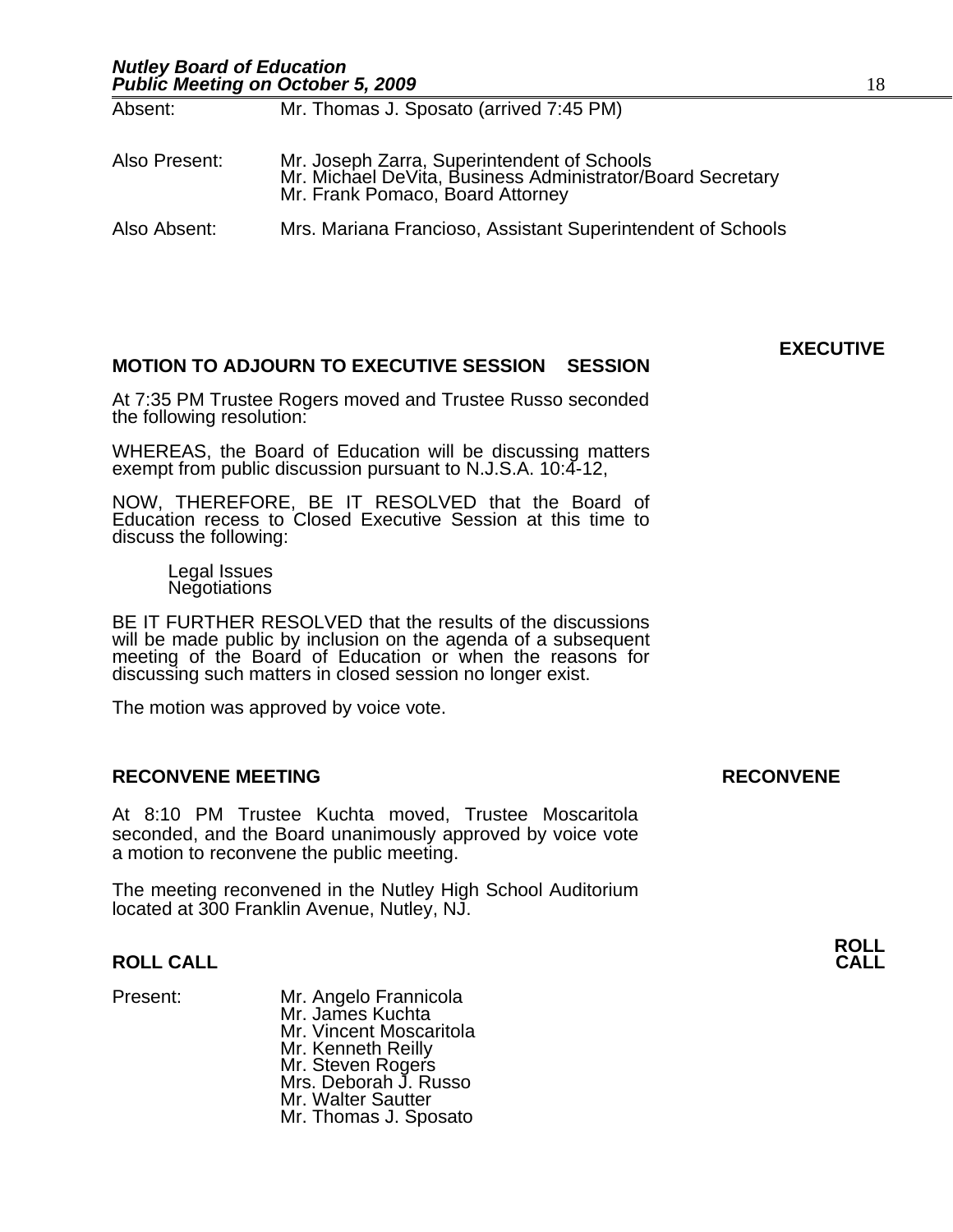|               | Dr. Philip T. Casale                                                                                                                          |
|---------------|-----------------------------------------------------------------------------------------------------------------------------------------------|
| Also Present: | Mr. Joseph Zarra, Superintendent of Schools<br>Mr. Michael DeVita, Business Administrator/Board Secretary<br>Mr. Frank Pomaco, Board Attorney |
| Absent:       | Mrs. Mariana Francioso, Assistant Superintendent of Schools                                                                                   |

Trustee Rogers gave an overview on how the Negotiations Committee and the EAN worked very hard on the Memorandum of Agreement.

Trustee Kuchta explained the finances and health benefits agreed upon within the Memorandum of Agreement.

### **HEARING OF HEARING OF CITIZENS (Resolutions Only)**

Resident Donna Ferrara spoke positively about the NJ Direct Plan her school district participates in.

Resident Alan Thomas asked why the Memorandum of Agreement was not posted on the website or handed out to the public.

Commissioner Tom Evans asked how the salary increase would affect the budget and the affordability to the taxpayers.

Resident Alan Thomas asked what the impact to the district would be and what the contract cost will be over the next two years.

Resident Joe Iannini suggested using a slide show so the numbers could be easily read.

# *RESOLUTIONS*

### 1. **APPROVAL OF AGREEMENT WITH EDUCATION ASSOCIATION OF NUTLEY – 2009 – 2012**

Trustee Rogers moved, and Trustee Kuchta seconded, the following resolution. Upon being put to a roll call vote and after the Board Member's comments, the resolution was approved with the following exception:

1. Trustee Sposato voted "No".

BE IT RESOLVED that the Board of Education approves the Memorandum of Agreement with the Education Association of